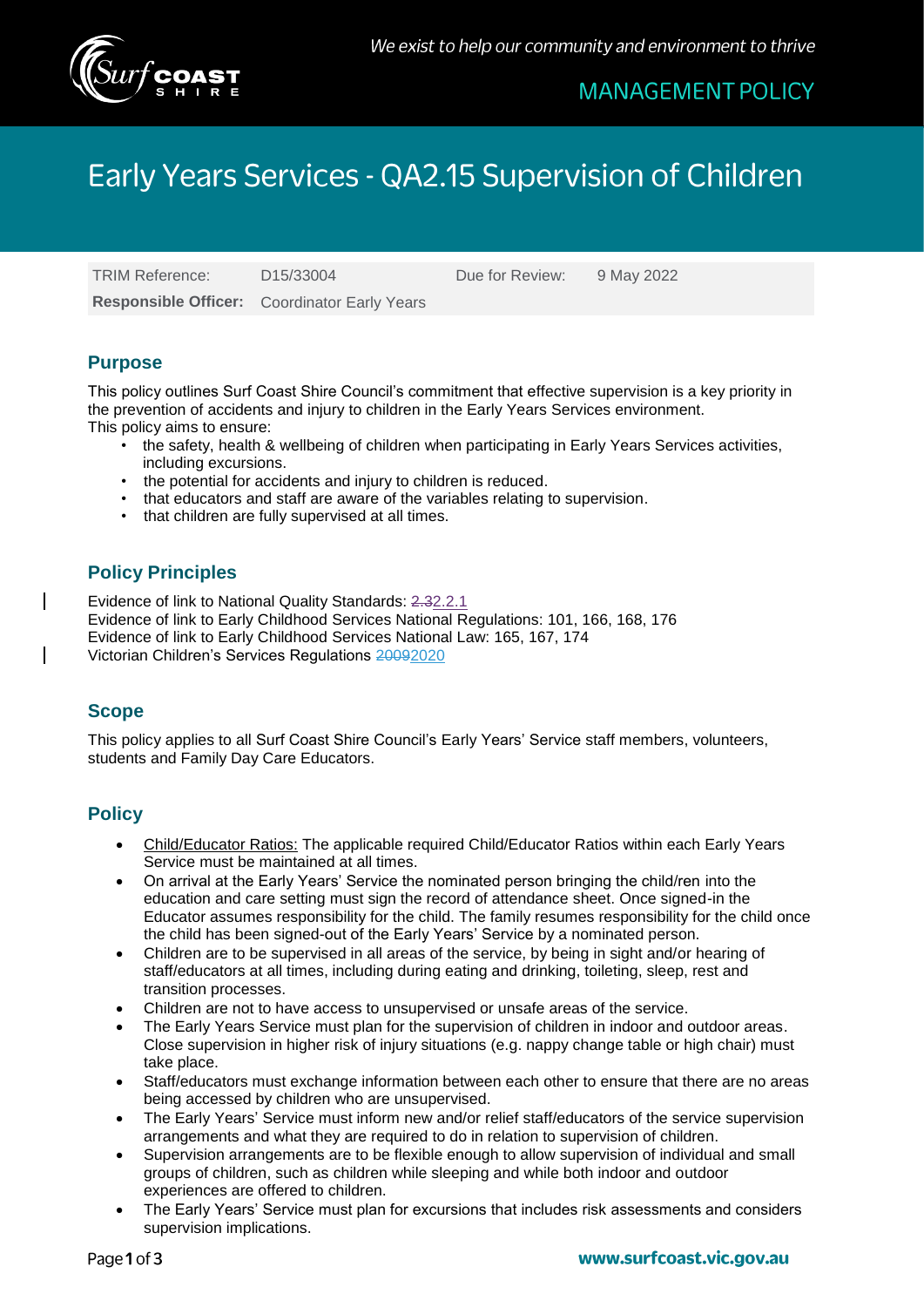

At no time is a child to be left unsupervised in a vehicle.

#### Family Day Care

- Educators go through a thorough induction process to ensure awareness of their child safety responsibilities, including reporting obligations.
- Family Day Care Educators need to consider the potential risks in all environments, the age and stage of development of the children in their care, the size of the group, behaviors' and characteristics of the individual children.
- Family Day Care Educators must consider the design and layout of the children's environments to support active supervision.
- Family Day Care Educators are to make regular checks of sleeping children to assess the child's breathing and colour of their skin to ensure their safety and wellbeing.
- Telephones are to be located where educators can easily access them without leaving children unsupervised. If this is a mobile phone, it must be capable of making and receiving calls – that is not locked for outgoing calls or out of credit.
- The Education and Care Services National Regulations prescribe that Family Day Care educators and staff should identify and assess risks that an excursion or regular outing or regular transportation away from the Family Day Care premises may pose to the safety, health or wellbeing of any child. The assessment must specify how the identified risks will be managed and minimized, including supervision of children.
- Family Day Care Educators must have written authorisation from parents to take children out of the Family Day Care home/venue environment.

Coordinator Early Years must be notified immediately and DET within 24 hours if a child:

- appears to be missing or cannot be accounted for.
- **Needs emergency medical treatment as a result of injury or incident**
- appears to have been taken or removed from the service environment in a way that breaches the national Regulations, or
- is mistakenly locked in or locked out of the Service environment (NLA174)

## **Definitions**

#### Adequate and Effective Supervision

The Surf Coast Shire Council Early Years Services define adequate supervision *'as the process of directing, planning, listening, watching and guiding children to ensure their safety in a way as to enable them to maintain independence to build on achievable challenges that support their learning and development<sup>1</sup> .'*

#### What does adequate supervision look like?<sup>2</sup>

*Although the provision of adequate supervision depends somewhat on the children's ages and abilities, every child at the service should always be monitored actively and diligently. It means knowing where children are at all times. Children of different ages and abilities will need different levels of supervision.*

*Younger children will always need to be in sight of an adult whereas older children may not. In general, the younger the children are, the more they may need an adult to be physically present and close by to support and help them. Adequate supervision is therefore likely to be different in some ways for different services.* 

*For example: in a center based service for young children, adequate supervision will mean that the children remain in close proximity to the adult who is supervising them. In contrast, in an outside school hours care service, in which children are older, knowing where each child is and ensuring that educators are in a position to respond may be considered adequate supervision.* 

*In family day care, some children may be playing in different parts of the family day care home and some may be outside and therefore the educator will need to consider how these children will be supervised* 

<sup>-</sup>*1 Ensure the Health & Safety of Children, Aussie Childcare Network website - retrieved 1/4/2014*

*<sup>2</sup> National Quality Framework Supervision Fact Sheet | Updated September 2018*